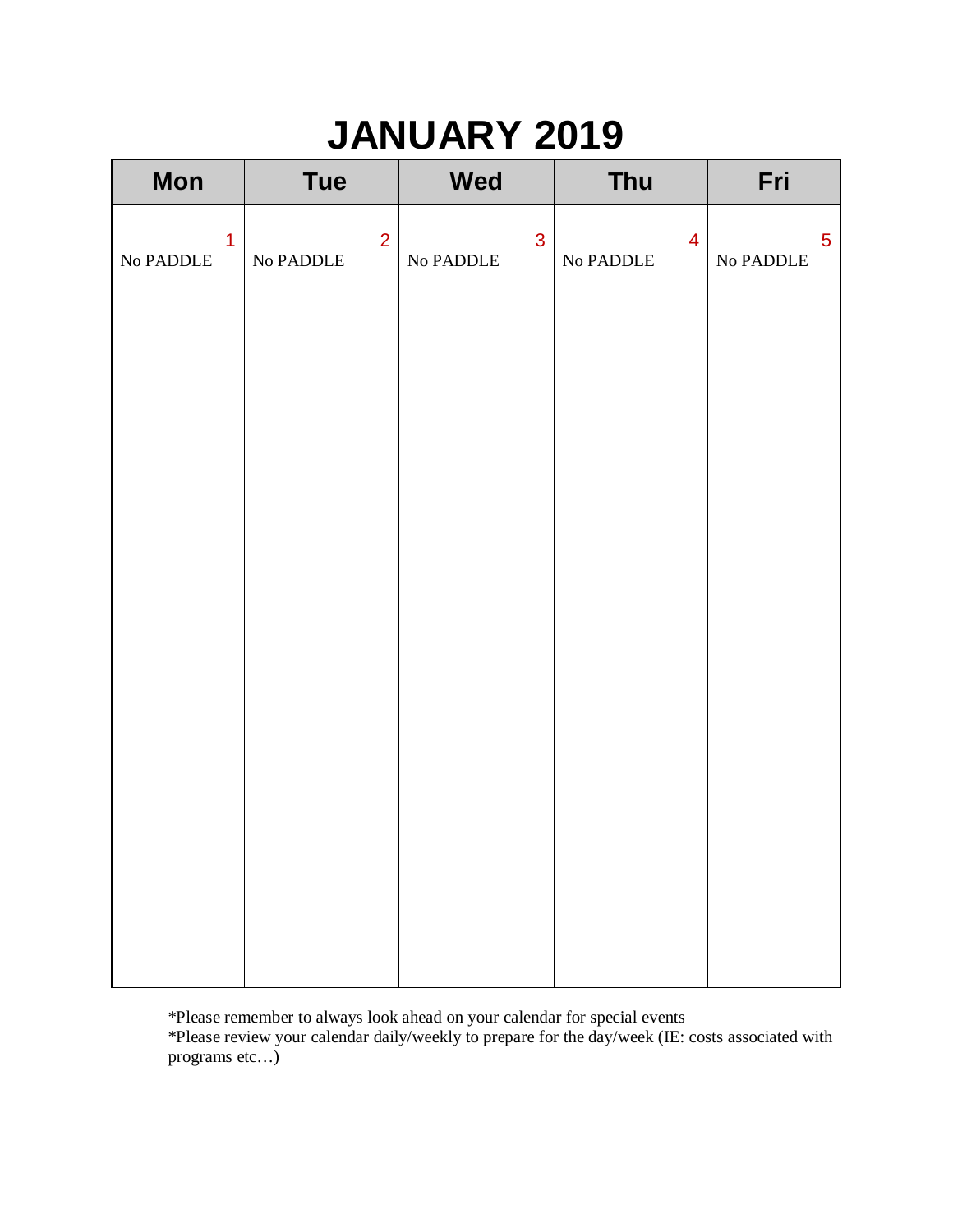| <b>Tue</b>                                                                                                       | <b>Wed</b>                                                                                                      | <b>Thu</b>                                                                                                       | Fri                                                                                                                                                                         |
|------------------------------------------------------------------------------------------------------------------|-----------------------------------------------------------------------------------------------------------------|------------------------------------------------------------------------------------------------------------------|-----------------------------------------------------------------------------------------------------------------------------------------------------------------------------|
| 8<br>9:00 Good Morning                                                                                           | 9<br>9:00 Good Morning                                                                                          | 10 <sup>°</sup><br>9:00 Good Morning                                                                             | 11<br>9:00 Good<br>Morning                                                                                                                                                  |
| 9:30<br>Stretch/Calendar<br>10:00 Gym Time<br>OR Wii Bowling<br>11:00 Menu<br>Planning $&$<br>Ordering groceries | 9:30<br>Stretch/Calendar<br>10:00 Lunch Prep<br>OR Book<br>Club(Children's<br>classics) & Sensory<br>Relaxation | 9:30<br>Stretch/Calendar<br>10:00 Lunch Prep<br>OR Interactive<br>Music<br>11:00 Fundraising<br>Club OR Art Club | 9:30<br>Stretch/Calendar<br>10:00 Sports Fan<br>Club OR Button<br>Making<br>10:45 PADDLE<br>Family Jam                                                                      |
| 12:00 LUNCH<br>1:15 Music with<br>Darius                                                                         | Math Club<br>11:45 LUNCH<br>1:15 Making a<br>healthy no bake                                                    | 12:00 LUNCH<br><b>BOOK PARABUS</b><br><b>TO ARRIVE AT</b><br><b>GYMTRIX FOR</b><br>1:15                          | Commitment Co<br>11:45 LUNCH                                                                                                                                                |
|                                                                                                                  | 2:15 Games!                                                                                                     | Gym Time 1:30-<br>2:30<br><b>Cost: \$5</b><br>Pick up 3pm at                                                     | <b>BOOK</b><br><b>PARABUS TO</b><br><b>ARRIVE AT</b><br><b>NORTHGATE</b><br><b>TOWER</b><br><b>DOORS FOR</b>                                                                |
|                                                                                                                  |                                                                                                                 |                                                                                                                  | 1:15<br>$1:15-2:45$<br><b>Shopping</b><br><i>*please bring a</i><br>list if you wish<br>to purchase<br>essentials like<br>shampoo etc<br>Pick up 3pm at<br><b>Northgate</b> |
|                                                                                                                  | online<br>2:15 Free Time                                                                                        | 11:00 Real Life<br>snack                                                                                         | <b>Gymtrix</b>                                                                                                                                                              |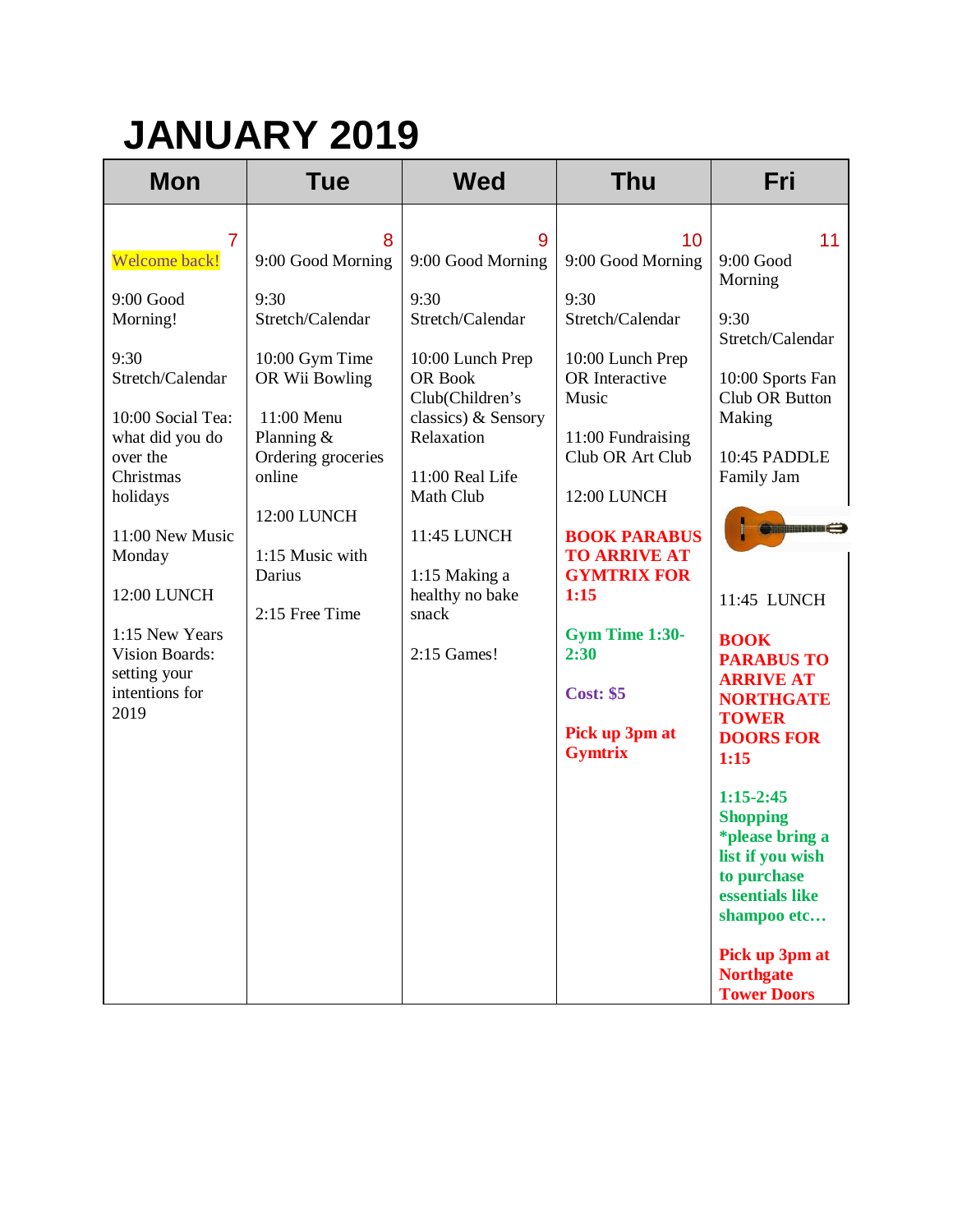| <b>Mon</b>                                                                                                                                                                                                                                                                                                                                                                                      | <b>Tue</b>                                                                                                                                                                                      | <b>Wed</b>                                                                                                                                                                                                                                                                                                                                                                          | <b>Thu</b>                                                                                                                                                                                                                                     | Fri                                                                                                                                                                                                                                                                                                                                                                                                                                 |
|-------------------------------------------------------------------------------------------------------------------------------------------------------------------------------------------------------------------------------------------------------------------------------------------------------------------------------------------------------------------------------------------------|-------------------------------------------------------------------------------------------------------------------------------------------------------------------------------------------------|-------------------------------------------------------------------------------------------------------------------------------------------------------------------------------------------------------------------------------------------------------------------------------------------------------------------------------------------------------------------------------------|------------------------------------------------------------------------------------------------------------------------------------------------------------------------------------------------------------------------------------------------|-------------------------------------------------------------------------------------------------------------------------------------------------------------------------------------------------------------------------------------------------------------------------------------------------------------------------------------------------------------------------------------------------------------------------------------|
| 14<br>9:00 Good<br>Morning<br>9:30<br>Stretch/Calendar<br>10:00 New<br>Music Monday<br>10:45 Menu<br>Planning $&$<br><b>Online Grocery</b><br>Shopping<br>11:30 LUNCH<br><b>BOOK</b><br><b>PARABUS TO</b><br><b>ARRIVE AT</b><br><b>YMCA FOR 1:00</b><br>1-2:45 Open swim<br>at YMCA<br>*you do not need a<br><b>YMCA</b><br>membership to<br>attend this swim<br>Pick up 3pm at<br><b>YMCA</b> | 15<br>9:00 Good Morning<br>9:30<br>Stretch/Calendar<br>10:00 Gym Time<br>OR Wii Bowling<br>10:45 Discovery<br>Club<br>12:00 LUNCH<br>1:15 Team Building<br>Exercise<br>2:00 Music with<br>Serra | 16<br>9:00 Good Morning<br>9:30<br>Stretch/Calendar<br>10:00 Lunch Prep<br><b>OR Book Club</b><br>(children's classics)<br>11:00 Healthy<br>Living<br>11:45 LUNCH<br><b>BOOK PARABUS</b><br><b>TO ARRIVE AT</b><br><b>One Kids Place</b><br>for 1:30<br>1:30-3:00 Gym<br><b>Activities and/or</b><br><b>Sensory Room</b><br><b>Time</b><br>Pick up 3pm at<br><b>One Kid's Place</b> | 17<br>9:00 Good Morning<br>9:30<br>Stretch/Calendar<br>10:00 Interactive<br>Music OR Lunch<br>Prep<br>11:00 Sign<br>Language 101<br>11:45 LUNCH<br>$1:15$ Women's<br><b>Wellness OR</b><br>Men's Health<br>2:00 Connecting in<br>the community | 18<br>9:00 Good<br>Morning<br>9:30<br>Stretch/Calendar<br>10:00 Music with<br>Kristy<br><b>Similare and State of Contract of The Oriental</b><br>10:45 Free Time<br>11:30 CAN DO<br><b>BOOK</b><br><b>PARABUS</b><br><b>BIRTHDAY</b><br><b>LUNCH Arrive</b><br>at Sugar<br>Daddy's for 1:00<br>1-2:45 Lunch at<br><b>SugarDaddy's</b><br><b>Cost: \$10-25</b><br>Pick up 3pm at<br><b>Sugar Daddy's</b><br>(540 lakeshore<br>drive) |
|                                                                                                                                                                                                                                                                                                                                                                                                 |                                                                                                                                                                                                 |                                                                                                                                                                                                                                                                                                                                                                                     |                                                                                                                                                                                                                                                |                                                                                                                                                                                                                                                                                                                                                                                                                                     |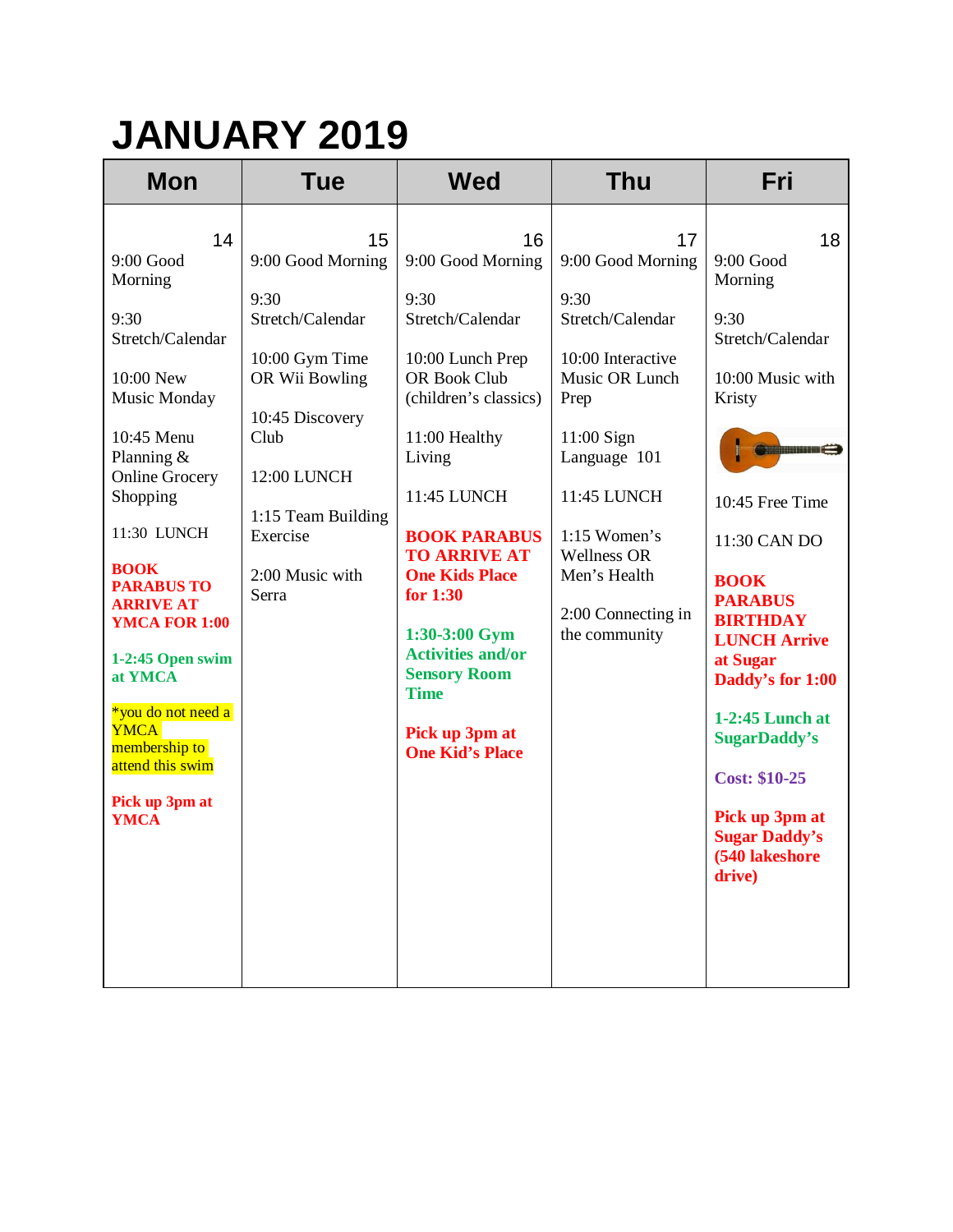| <b>Mon</b>                                                                                                                                                                                                                                                                                                                                                                                                                                                                                                    | <b>Tue</b>                                                                                                                                                                                                                                                                                                                                   | <b>Wed</b>                                                                                                                                                                                                   | <b>Thu</b>                                                                                                                                                                                                                                                                                                                        | Fri                                                                                                                                                                                                                                                                                                            |
|---------------------------------------------------------------------------------------------------------------------------------------------------------------------------------------------------------------------------------------------------------------------------------------------------------------------------------------------------------------------------------------------------------------------------------------------------------------------------------------------------------------|----------------------------------------------------------------------------------------------------------------------------------------------------------------------------------------------------------------------------------------------------------------------------------------------------------------------------------------------|--------------------------------------------------------------------------------------------------------------------------------------------------------------------------------------------------------------|-----------------------------------------------------------------------------------------------------------------------------------------------------------------------------------------------------------------------------------------------------------------------------------------------------------------------------------|----------------------------------------------------------------------------------------------------------------------------------------------------------------------------------------------------------------------------------------------------------------------------------------------------------------|
| 21<br><b>BOOK</b><br><b>PARABUS TO</b><br><b>ARRIVE AT</b><br><b>NORTHGATE</b><br><b>TOWER</b><br><b>DOORS FOR</b><br><b>9AM</b><br><b>*PADDLE</b> staff<br>will arrive by<br>8:30am<br>*NO program at<br><b>PADDLE</b><br>9:00 Coffee<br><b>Break @ Food</b><br><b>Court and</b><br><b>Menu Planning</b><br>9:30 Shopping<br><b>Free Time</b><br><b>10:30 Meet at</b><br><b>Walmart</b><br>entrance for<br>grocery<br>shopping<br><b>BOOK</b><br><b>PARABUS TO</b><br><b>ARRIVE BACK</b><br><b>TO PADDLE</b> | 22<br>9:00 Good Morning<br>OR YMCA<br>9:30<br>Stretch/Calendar<br>10:00 Gym Time<br>OR Wii Bowling<br>10:45 Discovery<br>Club<br>11:30 LUNCH<br><b>BOOK PARABUS</b><br><b>TO ARRIVE AT</b><br><b>MEMORIAL</b><br><b>GARDENS FOR</b><br>12:50<br>1:00-1:50 Skating<br>2:00 Social time<br>Pick up 3pm at<br><b>Memorial</b><br><b>Gardens</b> | 23<br>9:00 Good Morning<br>9:30<br>Stretch/Calendar<br>10:00 Lunch Prep<br><b>OR Book Club</b><br>(children classics)<br>11:00 Real Life<br>Math<br>12:00 LUNCH<br>1:15<br>YOGA/Meditation<br>2:00 Chat Pack | 24<br>9:00 Good Morning<br>9:30<br>Stretch/Calendar<br>10:00 Lunch Prep<br>OR Interactive<br>Music<br>11:15 LUNCH<br><b>BOOK PARABUS</b><br><b>TO DROP OFF</b><br><b>CAPITOL</b><br><b>CENTRE FOR</b><br>12:40<br>H<br>田園<br>1:00-2:15 Beauty<br>and the Beast<br>performance at<br>the Capitol Centre<br>COST: \$5 per<br>person | 25<br>$9:00$ Good<br>Morning<br>9:30<br>Stretch/Calendar<br>10:00 Sports Fan<br>Club OR Button<br>Making<br>10:45 Music with<br>Jeff<br><b>Seminances and Service</b><br>12:00 LUNCH<br>1:15 MOVIE<br><b>AFTERNOON</b><br><b>AT PADDLE</b><br>*bring in a movie<br>and we'll vote on<br>which one to<br>watch! |
|                                                                                                                                                                                                                                                                                                                                                                                                                                                                                                               |                                                                                                                                                                                                                                                                                                                                              |                                                                                                                                                                                                              |                                                                                                                                                                                                                                                                                                                                   |                                                                                                                                                                                                                                                                                                                |
| <b>FOR 11:30</b><br>12:00 LUNCH<br>1:15 New Music<br>Monday                                                                                                                                                                                                                                                                                                                                                                                                                                                   |                                                                                                                                                                                                                                                                                                                                              |                                                                                                                                                                                                              | Pick up 3pm at<br><b>The Capitol</b><br><b>Centre Parking lot</b>                                                                                                                                                                                                                                                                 |                                                                                                                                                                                                                                                                                                                |
| 2:00 Games!                                                                                                                                                                                                                                                                                                                                                                                                                                                                                                   |                                                                                                                                                                                                                                                                                                                                              |                                                                                                                                                                                                              |                                                                                                                                                                                                                                                                                                                                   |                                                                                                                                                                                                                                                                                                                |